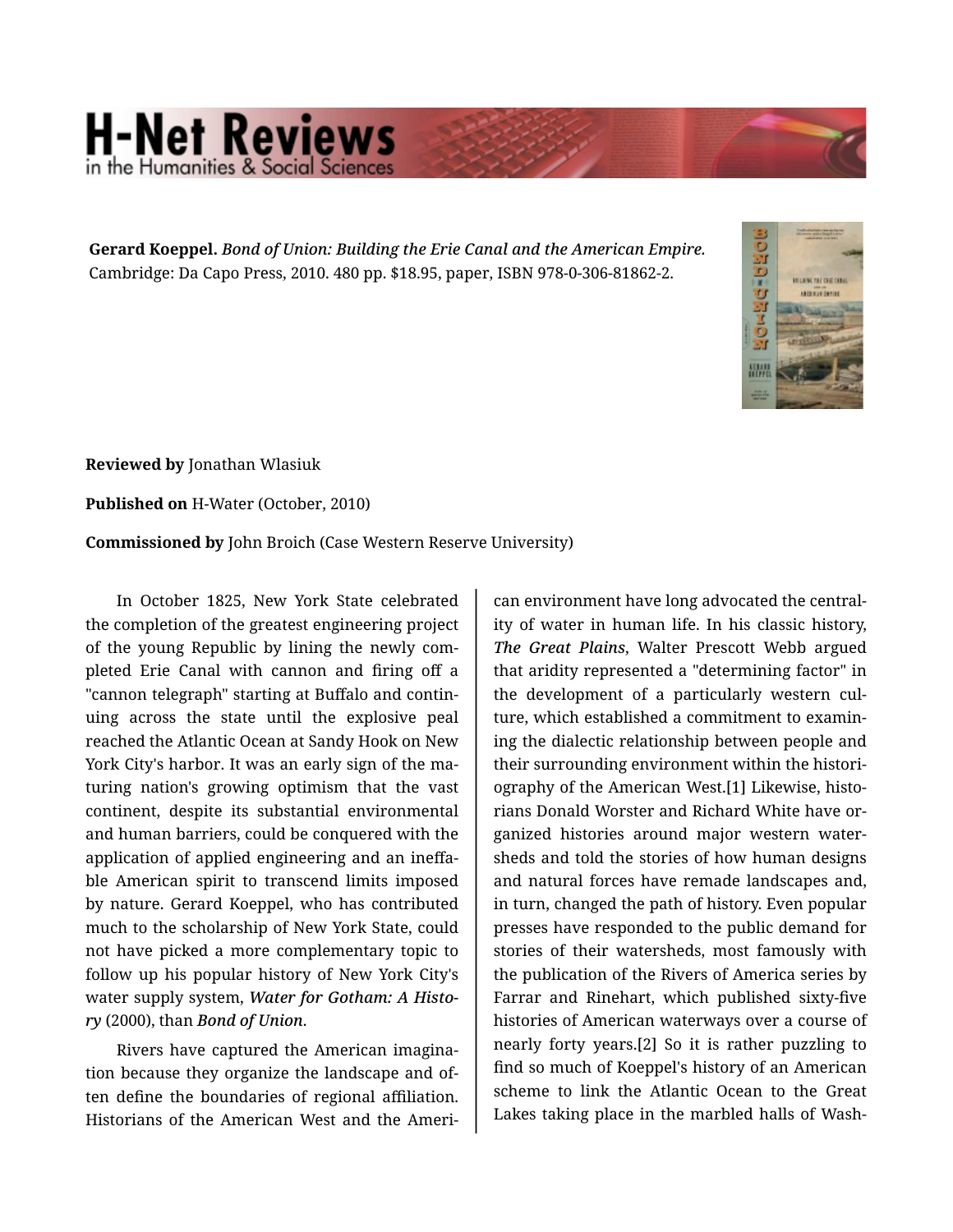ington DC, the New York State Legislature, and the parlors of New York City's elite rather than the course of the artificial waterway. Despite previous histories of the Erie Canal, such as Carol Sherrif's *The Artificial River: The Erie Canal and the Para‐ dox of Progress, 1817-1862* (1997), which was grounded in the labor required to actually dig the canal and the impact it had on the lives of com‐ mon people, Koeppel favors the perspective of the patrician. For a book about a flowing canal ditch, dug from the New York mud, the reader's shoes remain quite dry, and, as a result, Koeppel's histo‐ ry lacks a powerful anchor in the transformed land or lives of the people who built the canal with their own sweat.

In her review of Koeppel's popular *Water for Gotham*, historian Sarah S. Elkind wrote that al‐ though his narrative was "detailed and well writ‐ ten ... this is not an academic book."[3] The same can be said of *Bond of Union*. Koeppel's thesis, that "without the Erie Canal, there would have been no penetration of the Appalachian range be‐ fore interests inimical to the United States-- French, English, Spanish, Russian, and native or discontented American--laid permanent claim to pieces of the continental interior," becomes an af‐ terthought by the second chapter (p. 11). Instead, Koeppel focuses on the task of telling the story of the canal through the actions of eight men--all merchants, politicians, or engineers--which trans‐ forms his history into a chronicle of the itinerar‐ ies of a single class.

Koeppel succeeds in exploring the failed ex‐ periments and historical cul-de-sacs that led to the creation of the Erie Canal. Every conceived path, project, and political plan for a canal to connect the seaboard to the interior receives careful atten‐ tion and serves as a warning about narratives of inevitability. Although Koeppel is at his best when describing the contingencies of the Erie Canal's history--the failed Virginia Plan, the political struggle among different Lake Erie ports, and the internal disagreements over the canal's route--his

narrative loses momentum when he breaks away on tangents to explore the personal idiosyncrasies of his elite cast. For instance, Koeppel dedicates an entire page to detailing the rumors surround‐ ing the wife of Gouverneur Morris, who remained suspect in the eyes of many New York socialites following the "notorious but unproven killing of a newborn allegedly fathered by her sister's hus‐ band" (p. 80); yet, he dedicates but a single page to informing the reader about the Pleistocene glacial formation of the landscape that anchors the topic of his book (pp. 14-15). In recent years popular au‐ diences have been willing to purchase historical biographies that are deep in detail but shallow in perspective and context. As a writer outside of the academy, Koeppel's two histories on New York seem to be an attempt to catch that commercial wave. This impulse is reflected in his research notes, which are almost exclusively the private papers of his primary cast and their associates.

Although historians can debate the merits of biography-driven history, Koeppel's approach fails because he disregards--at times refutes--his own thesis and fails to provide context to events. By failing to connect the Erie Canal's creation to larger trends in American history, Koeppel leaves his readers to figure out for themselves how his political opera informs our understanding of American history at large. In Koeppel's deliberate, detailed account of backroom political bargain‐ ing, we discover that federal support for the Erie Canal withered because of sectional differences, and that, once the populous states of New York and Pennsylvania were able to force a bill through, President James Madison vetoed the bill, leaving New York no other choice than to fund the canal on its own. Following his discussion of the completion of the canal, Koeppel presents the reader with a changing political landscape at odds with his thesis. Instead of a "bond of union" we read "the Erie Canal helped to marginalize the economy of the slave plantation South and radi‐ calize its politics" and "the very notion of 'South‐ ern' as a sectional identity arose shortly after the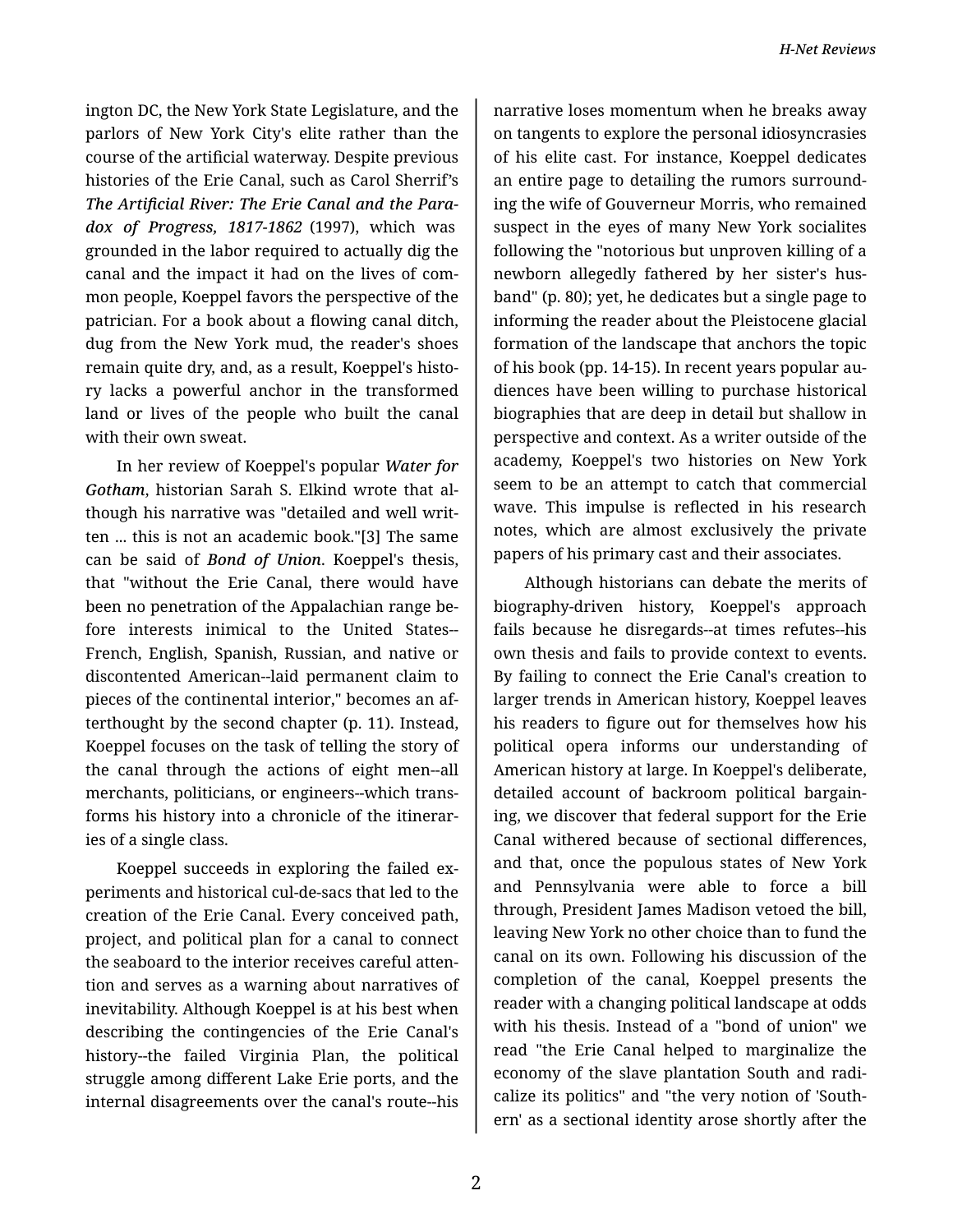completion of the canal" (p. 394). Even the periph‐ eral states of Ohio and Vermont, which would benefit from easy access to Atlantic markets, failed to lend support to eager canal boosters. As the completed canal ushered in the "Age of Acqui‐ sition" for rich merchants along its golden path, the nation descended into sectional politics that would result in the Civil War a generation later.

Finally, because Koeppel only introduces us to a single social class, readers fail to grasp the larg‐ er social and historical significance of the canal. When Koeppel briefly mentions Native Ameri‐ cans, interior farmers, or Irish laborers he does so in passing and without the careful attention to de‐ tail his primary cast (and their spouses) garner. Similarly, Koeppel fails to describe the importance of the canal to the creation of industrial America on the eastern seaboard and in the Midwest. Such cities as Cleveland, Buffalo, and Chicago used the canal as a stepping stone to the industrial era and many industrialists from these interior cities, in‐ cluding John D. Rockefeller, sharpened their logis‐ tical skills by connecting interior resources to eastern markets through the canal system. In‐ stead, Koeppel appraises the success of the Erie Canal by the measures used by his principle sub‐ jects--the accumulation of material and political fortunes. Koeppel demonstrates how the Erie Canal created an "extraordinary profit of over \$41 million" during its lifetime, became a defining legacy for such men as Dewitt Clinton and Jesse Hawley, and catapulted a small group of engi‐ neers into prominence (p. 395). Unfortunately, his‐ torians will only find his narrative and sources relevant to more provincial courses, such as a course on the history of New York State.

Notes

[1]. Walter Prescott Webb, *The Great Plains* (New York: Grosset & Dunlap, 1931), 16.

[2]. See Nicolaas Mink, "A Narrative for Na‐ ture's Nation: Constance Lindsay Skinner and the Making of *Rivers of America*," *Environmental His‐ tory* 11, no. 4 (October 2006): 751-774.

[3]. Sarah S. Elkind, review of *Water for Gotham: A History*, by Gerard Koeppel, *The Jour‐ nal of American History* 88, no. 1 (June 2001): 194.

ed

r

- s
- c

"

*: Building the Erie Canal and the American Empire*

W " , . . C [3] 4  $\overline{a}$ ] Koeppel, *Bond of Union*, (14-15) (399)  $\mathcal{C}$ (160-161) Upon  $\overline{a}$ ] that (167) (378)  $\overline{C}$ such such as such